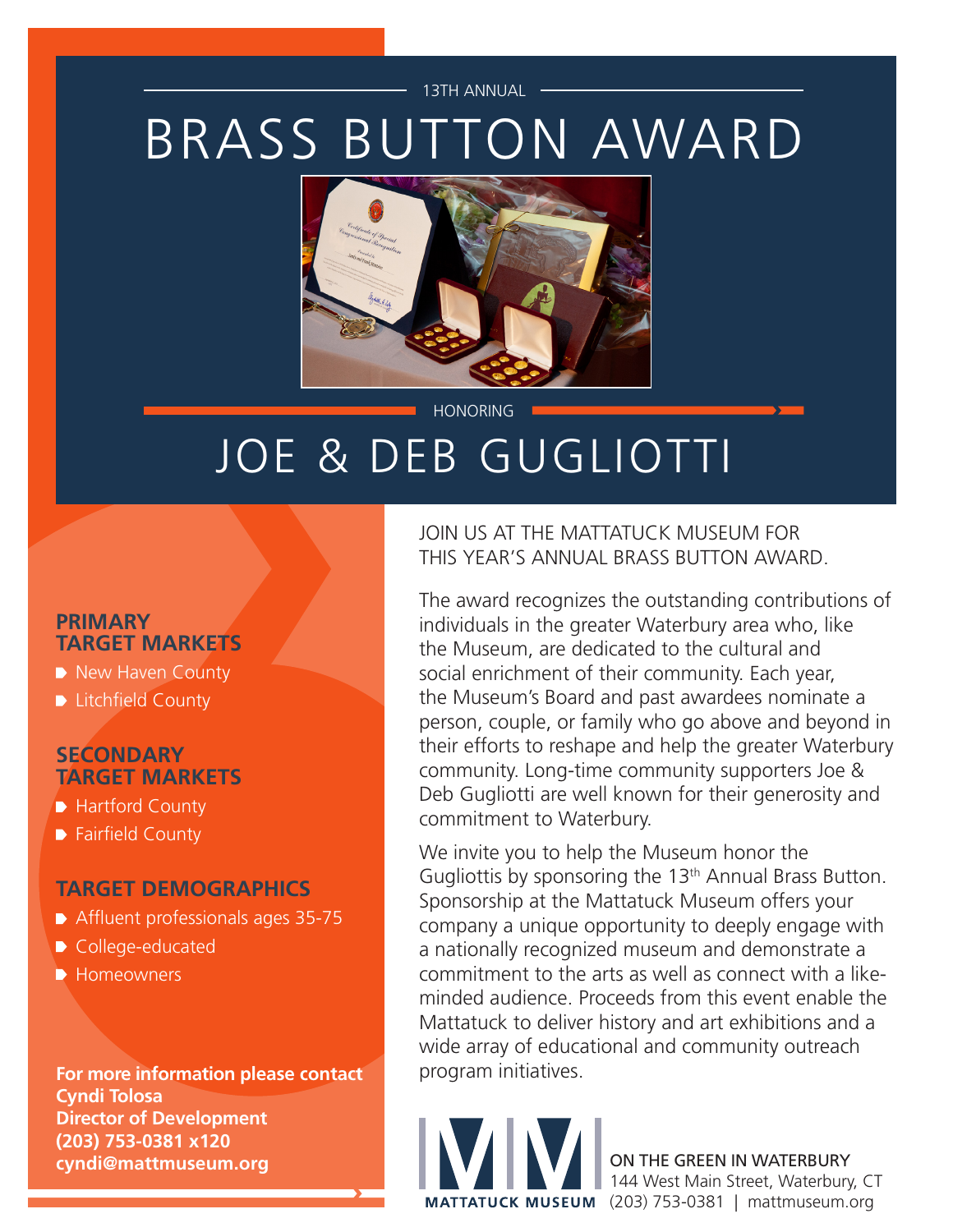## SPONSORSHIP 13TH ANNUAL BRASS BUTTON

SEPTEMBER 14, 2022 >> 6:00 P.M.

### **PRESENTING BRASS SPONSOR**

\$ 10,000 **(\$8,750 tax deductible)**

- One premium table for 12
- Logo on Save the Date cards (exclusive)
- Company Name/Logo on all print materials including invitation, press releases, Mattatuck Museum newsletter; company name/logo on museum website which receives up to 3,100 substantive visits monthly and on all e-blasts promoting the event to over 2,600 email addresses
- Company Name/Logo in prominent locations night of event including as a Gobo light in the Lobby (exclusive)
- Full-page color advertisement with premium placement in event program
- Acknowledgment at event from Director/Chairman
- September will be designated your Company Month at the Mattatuck Museum with complimentary admission to your employees and their immediate family members. Your Company Name/Logo will appear on the lobby display for the entire month
- One VIP tour of the Museum collection for a group of 25 at a mutually agreed upon time

#### **GOLD SPONSOR**

#### \$ 7,500 **(\$6,400 tax deductible)**

- One premium table for 10
- Company Name/Logo on all print materials including invitation, press releases, Mattatuck Museum newsletter; company name/logo on museum website which receives up to 3,100 substantive visits monthly and on all e-blasts promoting the event to over 2,600 email addresses
- Company Name/Logo in prominent locations night of event
- Full-page color advertisement (8 x 5 in.) with premium placement in event program
- Acknowledgment at event from Director/Chairman
- One VIP tour of the Museum collection for a group of 15 at a mutually agreed upon time

#### \$ 5,000 **(\$4,050 tax deductible)**

**SILVER SPONSOR**

- One premium table for 8
- Company Name/Logo on print materials including press releases, Mattatuck Museum newsletter and event invitation; company name/logo on museum website which receives up to 3,100 substantive visits monthly and on all e-blasts promoting the event to over 2,600 email addresses
- Company Name/Logo in prominent locations night of event
- Full-page color advertisement (8 x 5 in.) in event program
- Acknowledgment at event from Director/Chairman
- One VIP tour of the Museum collection for a group of 10 at a mutually agreed upon time

#### **BRONZE SPONSOR**

#### \$ 2,500 **(\$1,800 tax deductible)**

- One premium table for 6
- Company Name/Logo on print materials including Mattatuck Museum newsletter and event invitation; company name/logo on museum website which receives up to 3,100 substantive visits monthly and on all e-blasts promoting the event to over 2,600 email addresses
- Company Name/Logo in prominent locations night of event
- Half-page color advertisement (4 x 5 in.) in event program
- Acknowledgment at event from Director/Chairman